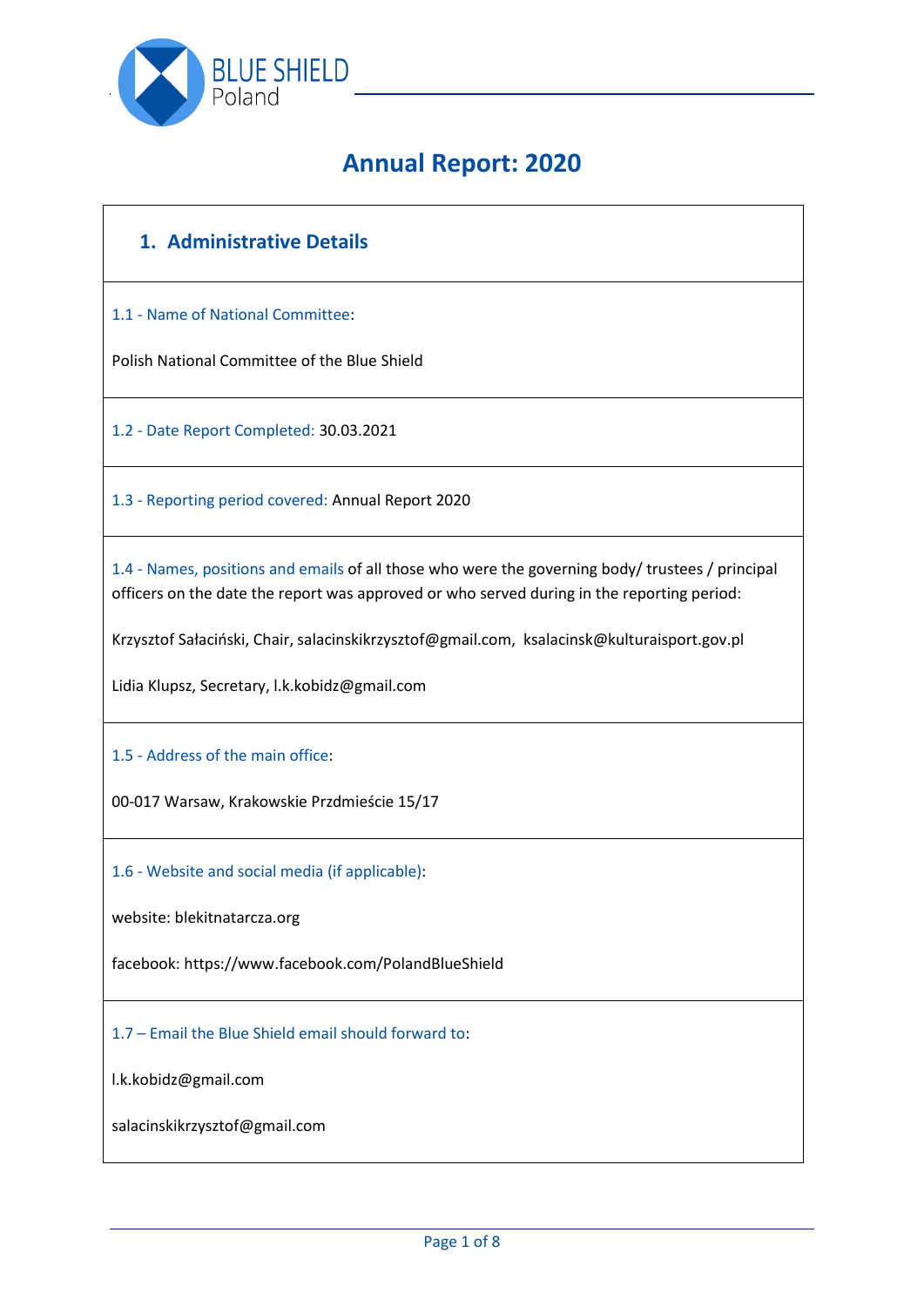### **2. Income:**

What is the total income of your committee? What are the primary sources? (Donations, grants, etc?)

The Committee has no income. The committee's activities are based on cooperation and collaboration with government and local government partners and non-governmental organizations, as well as participation in projects related to the security of cultural heritage.

The Committee has no bank account.

## **3. Report of Activities: Achievements & Performance**

Explain the activities & projects carried out over the year under the Areas of Activity

The annual report should tell the story of the organisation and put into context what was achieved in the reporting year against the achievement of its longer-term strategy. The annual report under this section should Provide a clear review of the organisation's performance for the relevant year as well showing how the current year's strategic performance links to the achievement of the longer-term strategy of the organisation.

These could include: grants applied for; talks given; conferences held; training courses run; work to support new legislation; working groups attended, etc.

Please provide as much detail as possible – for example, length of event, audience, and so on.

#### 3.1 - Law, policy development and implementation:

Describe: Legal compliance, policy, and their implementation

3.1.1] Encourage and support better implementation in Poland of 1954 HC and the two protocols of 1954 and 1999.

 Participation in the works of the Polish Advisory Committee, which is an auxiliary body of the Council of Ministers competent in matters of coordination of activities related to the protection of monuments in the event of an armed conflict, in accordance with the Hague Convention of 1954. Meeting on December 17, 2020.

3.1.2] Promoting the person of Professor Jan Zachwatowicz, the author of the blue shield sign, the distinctive emblem of the Hague Convention of 1954, the Polish conservator of monuments, a participant in the International Conference in The Hague in 1954, during which the Hague Convention was adopted.

• Request to BSI to include information in the publication prepared by the Blue Shield for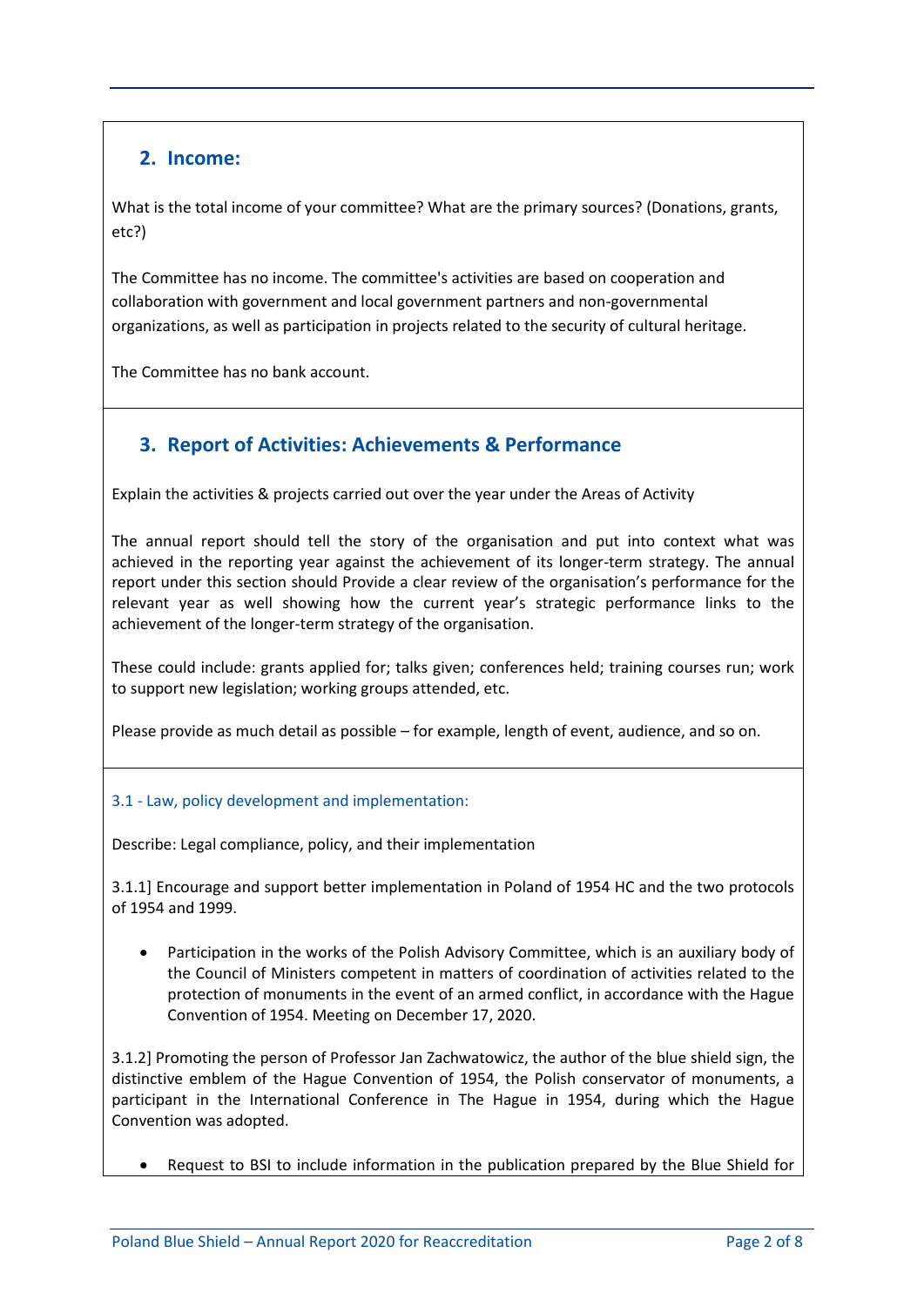UNSECO on the role of Professor Jan Zachwatowicz as the author of the blue shield sign, the distinctive emblem of the 1954 Hague Convention, second half of 2020.

#### 3.2 - Education, training, and capacity building:

Describe: Capacity building activities, education and training

3.2.1] Support the Ministry of National Defence in the development of the Poland's Cultural Properties Protection (CPP) capability.

 Co-organization with the Ministry of National Defense and the Ministry of Culture and National Heritage of the International Center for Training and Research on Cultural Heritage in Danger.

3.2.2] Host/co-host at least one conference/workshop/event per annum with identified key partner/s

- Co-organizing workshops and trainings with the Ministry of National Defense and the Ministry of Culture and National Heritage:
	- Training of experts in the protection of cultural heritage as part of the implementation by the Minister of Culture and National Heritage of Objective L 3110 N, on November 27, 2020.
	- Defense training for representatives of Provincial Monuments Protection Offices responsible for the protection of monuments in the event of an armed conflict and crisis situations, December 14, 2020.

3.2.3] Develop training opportunities with the Ministry of National Defence

 Continuation of cooperation with the Military Training Centre for Foreign Operations in Kielce - two officers from the Center gave lectures on the protection of cultural heritage in the event of an armed conflict and during stabilization missions during the Training of experts for the protection of cultural heritage carried out by the Minister of Culture and National Heritage under Objective L 3110 N, on November 27, 2020.

3.2.4] Deliver at least four public lectures

Four lectures were conducted:

- Activity of the Blue Shield Committee for the benefit of endangered cultural heritage, L. Klupsz, speech presented during the training of experts for the protection of cultural heritage as part of the implementation by the Minister of Culture and National Heritage of the Objective L 3110 N, on November 27, 2020.
- Protection of cultural heritage in the event of crisis and armed conflict and the practical implementation of the above-mentioned tasks in cultural institutions, K Sałaciński, President of the Polish Committee of the Blue Shield, speech presented within the project "Cross-sectoral challenges: specialist in the protection of cultural properties in the event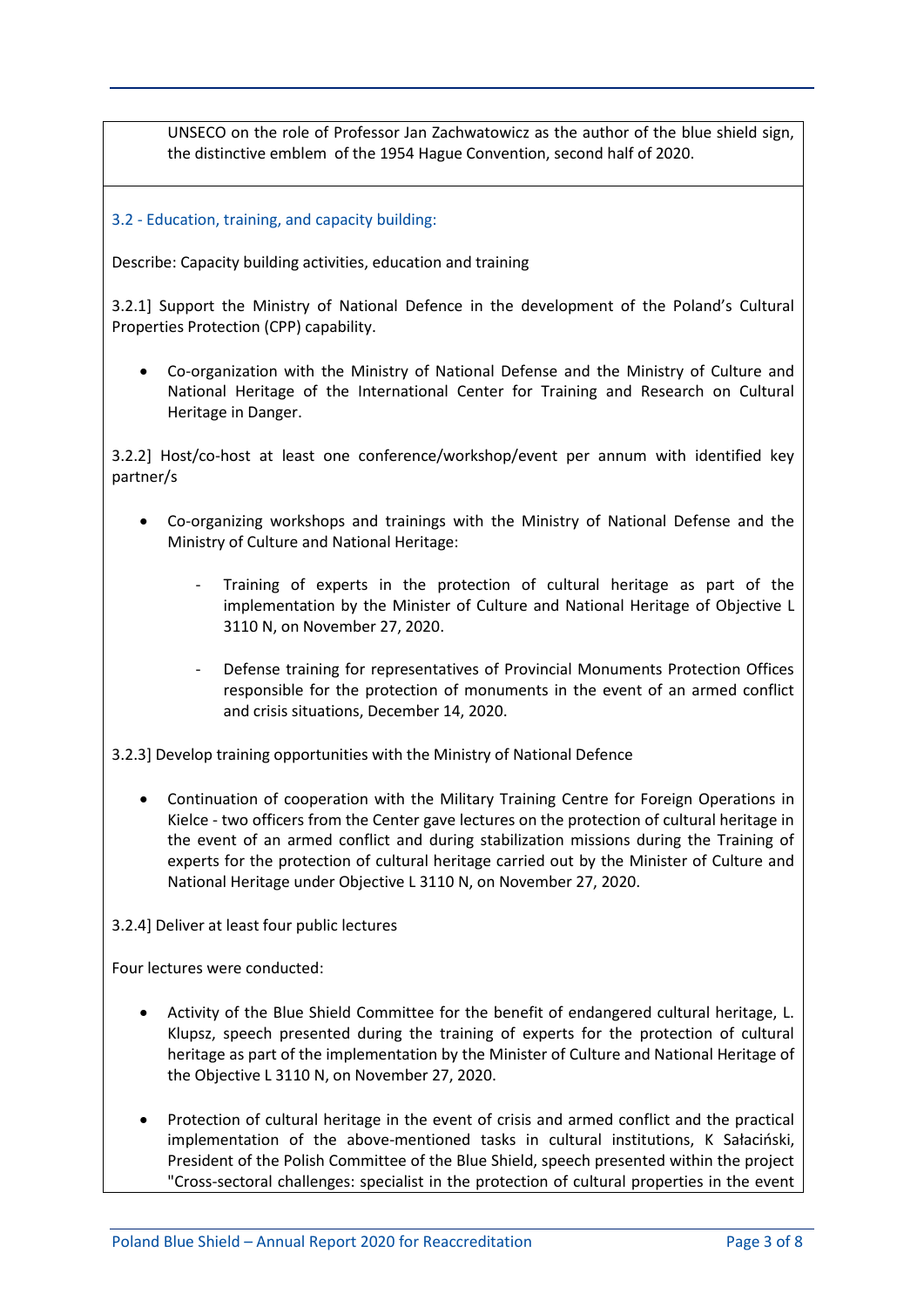of a crisis and war - development of a postgraduate study program, dedicated to employees operating on the borderline of fields" - financed under the EEA Financial Mechanism for 2014-2021, November 2020.

- The activities of the Blue Shield Committee for the benefit of endangered cultural heritage, new initiatives, areas of possible cooperation with representatives of Provincial Monuments Protection Offices in the implementation of cultural heritage protection tasks in the event of threats, L. Klupsz, speech presented during the defense training of representatives of Provincial Offices for the Protection of Monuments responsible for the protection of monuments in the event of armed conflict and crisis situations, December 14, 2020.
- Initiatives taken at the international forum in 2020 for endangered cultural heritage, selected issues, L. Klupsz, speech presented at the meeting of the Polish Advisory Committee, an auxiliary body of the Council of Ministers, December 17, 2020
- 3.2.5] Participation in research projects and programs
	- Participation in the project "Cross-sectoral challenges: specialist in the protection of cultural properties in the event of a crisis and war - development of a postgraduate study program, dedicated to employees operating on the borderline of fields" - financed under the EEA Financial Mechanism for 2014-2021.

#### 3.3 - Proactive protection and risk preparedness:

Describe: Proactive protection and risk preparedness

3.3.1] Supporting the work of the Ministry of National Defense and the Ministry of Culture and National Heritage in the development and delivery of training and educational materials for the heritage sector and the armed forces.

 Consultation on the content of information and training materials for soldiers of the armed forces. Work in progress.

3.3.2] Participation in projects aimed at providing training and educational materials for specialists and students.

 Participation in the project "Cross-sectoral challenges: specialist in the protection of cultural properties in the event of a crisis and war - development of a postgraduate study program, dedicated to employees operating on the borderline of fields" - financed under the EEA Financial Mechanism for 2014-2021

3.4 - Emergency response in disaster, domestic emergencies, and armed conflict:

Describe: Emergency response in disaster, domestic emergencies, and armed conflict

3.4.1] Cooperation with the School of Aspirants of the State Fire Service in Krakow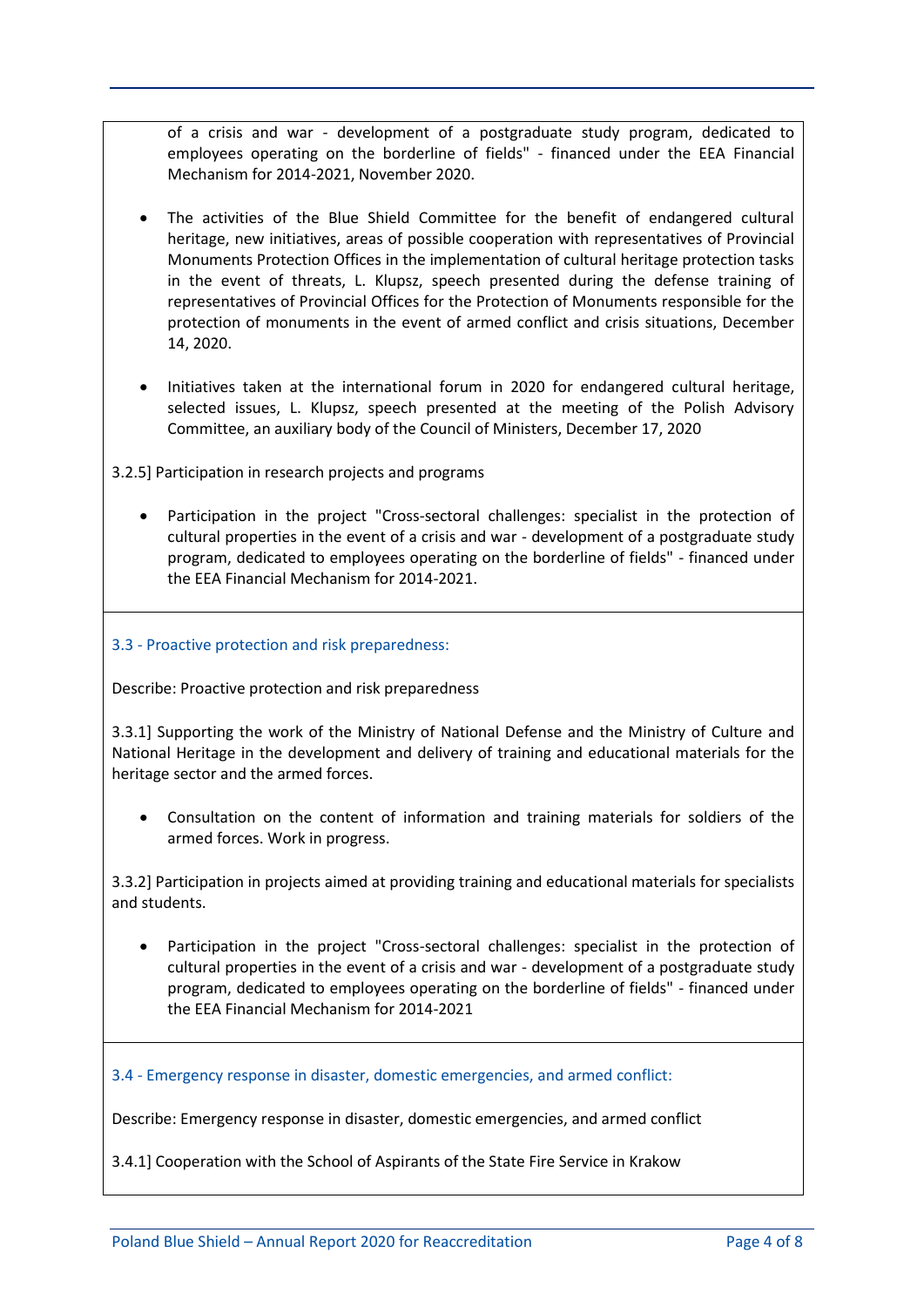Cooperation in the co-organization of the international conference planned in 2021 entitled "Protection of cultural heritage in the event of special threats - climatic, environmental, pandemic and fire threats. Directions of activities."

3.4.2] Cooperation with the Military Training Centre for Foreign Operations in Kielce

 Continuing cooperation with the Military Training Centre for Foreign Operations in Kielce the field of training experts in the protection of cultural heritage co-organized with the Minister of Culture and National Heritage under Objective L 3110 N, on November 27, 2020.

3.4.3] Keeping contact and information points, which could help in the crisis response in case of disasters and domestic emergencies.

 Continuation of the activities of two contact and information points in Warsaw and in Krakow

3.5 - Stabilisation, post-disaster recovery, and long-term/ongoing support:

Describe: Stabilisation, post-disaster recovery, & long-term /ongoing activities

3.5.1] Cooperation with the Military Training Centre for Foreign Operations in Kielce

 Continuation of cooperation with the Military Training Center for Foreign Operations in Kielce. Inviting officers from the Military Training Centre for Foreign Operations in Kielce to conduct two lectures during the Training of experts for the protection of cultural heritage co-organized with the Minister of Culture and National Heritage under Objective L 3110 N, on November 27, 2020.

3.6 - Co-ordination (of Blue Shield and with other relevant organisations):

Describe: Co-ordination – of Blue Shield members and with partner organisations

3.6.1] Maintain quarterly meetings of Polish Committee of Blue Shield.

 The planned quarterly meetings of the Polish Blue Shield Committee were held remotely due to the coronavirus epidemic.

3.6.2] Attend Blue Shield Assemblies, and other Blue Shield events as the opportunity arises

 Participation in the General Assembly of the Blue Shield on August 28, 2020 in the form of a verbarium and in cyclical meetings of national committees organized on -line and in the in the celebrations of the 25th Anniversary of Blue Shield.

3.6.3] Investigate the potential to partner, or work with more closely, the Polish Red Cross and Polish National Commission for UNESCO.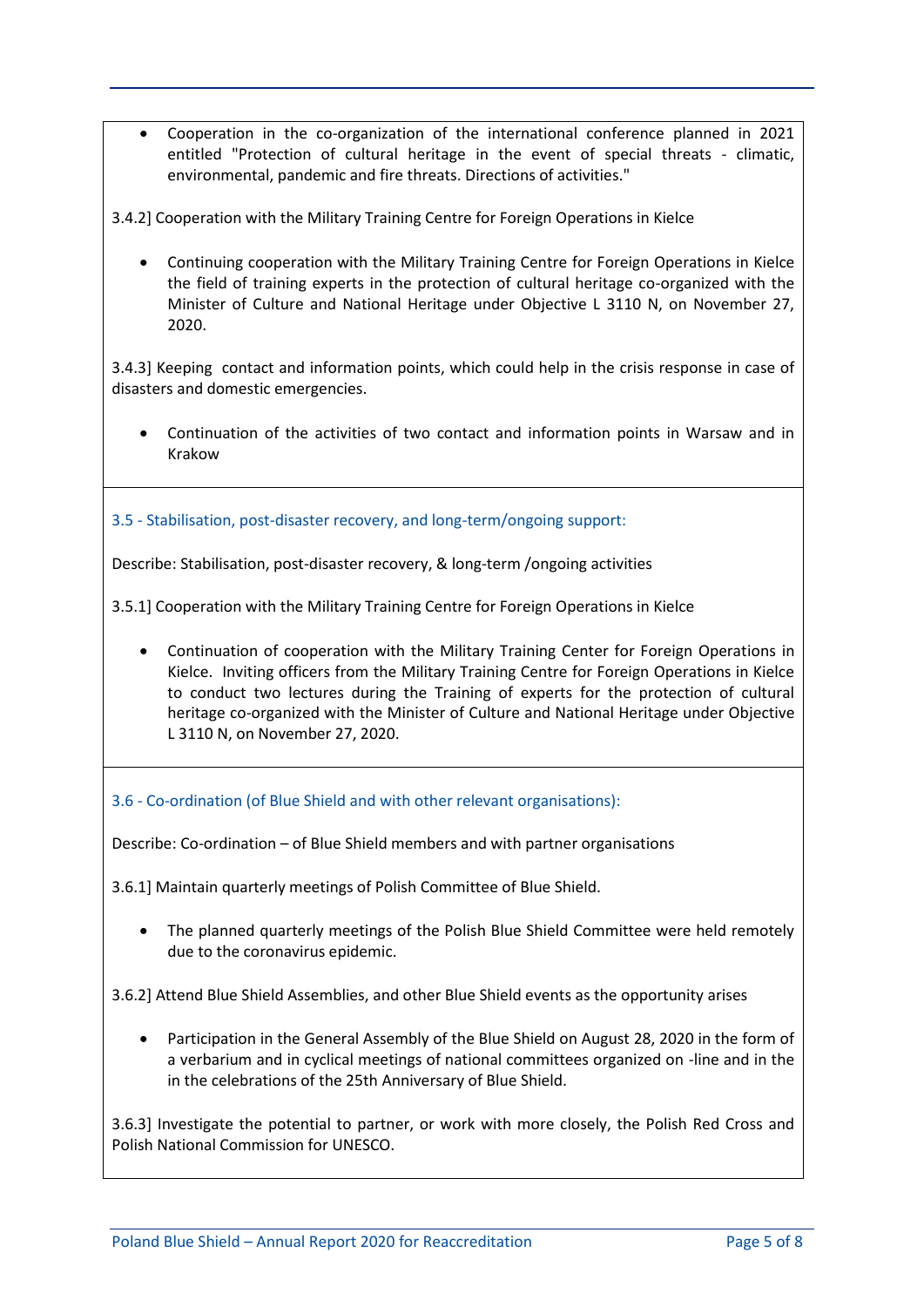- Continuing cooperation with the Polish Red Cross
	- Participation in the meeting of the commission for the dissemination of international humanitarian law at the Main Board of the Polish Red Cross, K. Sałaciński, President of Blue Shield Poland, December 2020.

3.6.4] Continue building relationships and cooperation with heritage institutions in Poland and with other partners depending on the needs and opportunities.

 Continuing cooperation with non-governmental organizations operating in Poland in the field of cultural heritage protection: Polish National Committee of International Council on Monuments and Sites (ICOMOS), Polish National Committee of the International Council of Museums (ICOM), The Polish Librarians Association a Member of International Federation of Library Associations and Institutions (IFLA), Association of Polish Archivists a Member of International Council on Archives (ICA), Polish Red Cross and with the Ministry of Defence, Ministry of Culture and National Heritage, National Headquarters of the State Fire Service of Poland, School of Aspirants of the State Fire Service in Krakow, The International Cultural Center in Krakow.

3.6.5] Review the membership of the Polish Committee of the Blue Shield to cover all aspects of heritage.

Work in progress.

### **4. Main issues faced**:

What are the main issues faced by your committee?

The main problem that hindered the Committee's activities in 2020 was the coronavirus pandemic, which made it impossible to organize many planned meetings or forced changes in the form of the organization of meetings.

### **5. Future goals**

Describe future plans to achieve strategic goals

3.1 - Law, policy development and implementation:

- Encourage Government to adopt Council of Europe Nicosia Convention
- Encourage Government to adopt UNIDROIT Convention on stolen or illegally exported cultural objects (Rome, 1995)

3.2 - Education, training, and capacity building:

Continuation develop training opportunities with the Ministry of National Defence,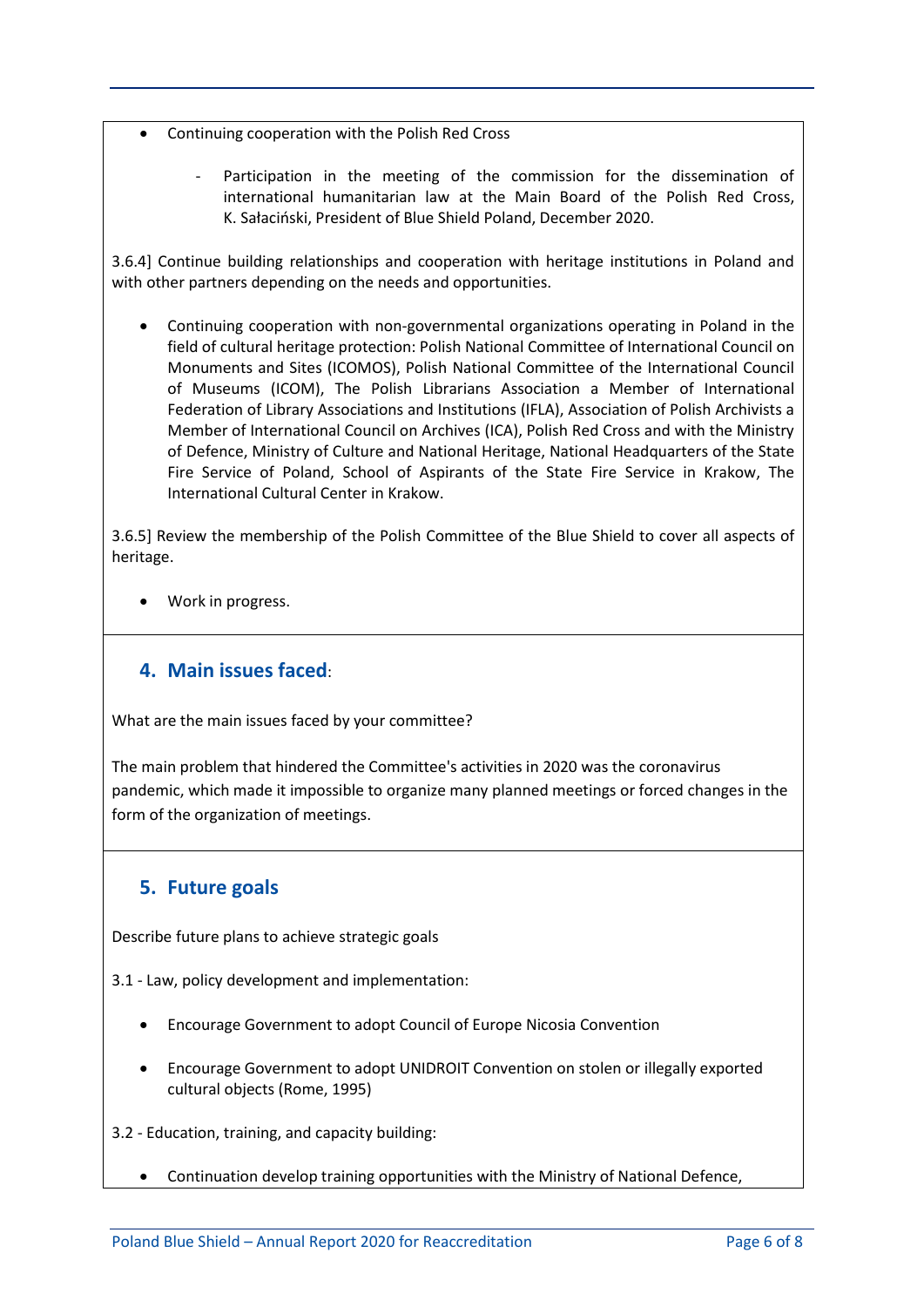Ministry of Culture, National Heritage and Sport and other partners as opportunities arise

- Deliver at least 4 public lectures
- Cooperation with the International Center for Training and Research on Cultural Heritage in Danger in Wrocław. Signing a cooperation agreement with the International Center. Participation of experts of the Polish National Committee of the Blue Shield as lecturers in training courses organized by the Center.

3.3 - Proactive protection and risk preparedness:

 Continuation of participation in the project "Cross-sectoral challenges: specialist in the protection of cultural properties in the event of a crisis and war - development of a postgraduate study program, dedicated to employees operating on the borderline of fields" - financed under the EEA Financial Mechanism for 2014-2021.

3.4 - Emergency response in disaster, domestic emergencies, and armed conflict:

- Continuation of the activities of contact and information points in Warsaw and in Krakow
- Continuation of cooperation with the Military Training Centre for Foreign Operations in Kielce
- Co-organizing the international conference planned in November 2021 entitled "Protection of cultural heritage in the event of special threats - climatic, environmental, pandemic and fire threats. Directions of activities."

3.5 - Stabilisation, post-disaster recovery, and long-term/ongoing support:

 Continuation of cooperation with the Military Training Center for Foreign Operations in Kielce in the trainings of experts for the protection of cultural heritage co-organized with the Minister of Culture and National Heritage under Objective L 3110 N.

3.6 - Co-ordination (of Blue Shield and with other relevant organisations):

- Continuation of the quarterly meetings of the Polish Blue Shield Committee.
- Continuation of the participation in the projects and meetings organized by BSI and in cyclical meetings of national committees.
- Continuation of the cooperation with the Polish Red Cross and
- Investigate the potential to partner, or work with more closely, the Polish National Commission for UNESCO.
- Continuation of the review the membership of the Polish Committee of the Blue Shield to cover all aspects of heritage.